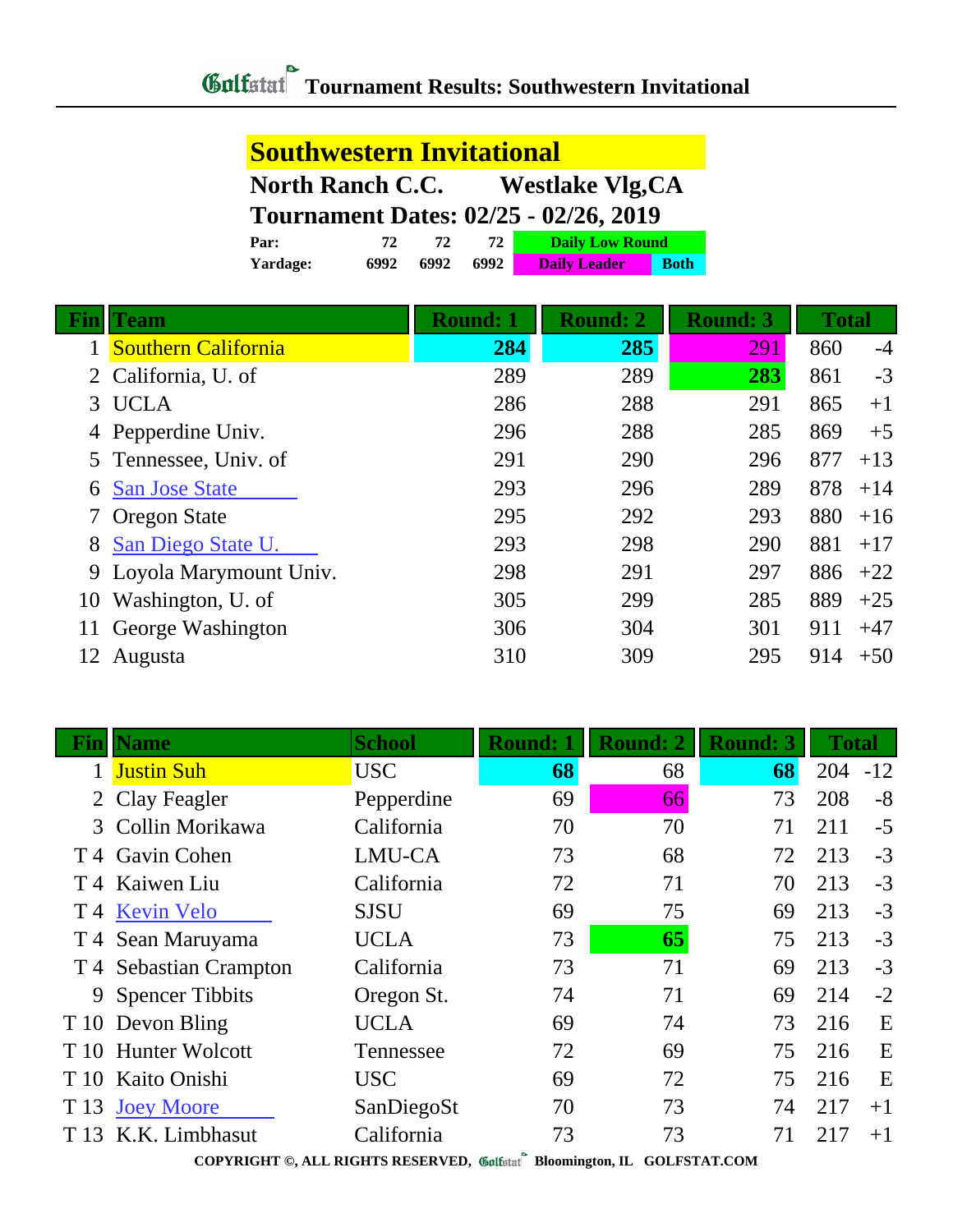## **Tournament Results: Southwestern Invitational**

|      | <b>Fin</b> Name            | <b>School</b> | <b>Round: 1</b> | <b>Round: 2</b> | <b>Round: 3</b> | <b>Total</b> |      |
|------|----------------------------|---------------|-----------------|-----------------|-----------------|--------------|------|
|      | T 15 Brayden Garrison      | Tennessee     | 73              | 72              | 73              | 218          | $+2$ |
|      | T 15 Cole Madey            | <b>UCLA</b>   | 71              | 76              | 71              | 218          | $+2$ |
|      | T 15 Eddy Lai              | <b>UCLA</b>   | 73              | 73              | 72              | 218          | $+2$ |
| T 15 | <b>RJ</b> Manke            | Pepperdine    | 76              | 73              | 69              | 218          | $+2$ |
| 19   | Kyle Suppa                 | <b>USC</b>    | 76              | 72              | 71              | 219          | $+3$ |
| T 20 | <b>Austin Murphy</b>       | Pepperdine    | 72              | 76              | 73              | 221          | $+5$ |
| T 20 | <b>Ben Campbell</b>        | <b>SJSU</b>   | 74              | 71              | 76              | 221          | $+5$ |
| T 20 | <b>Gustav Andersson</b>    | Augusta       | 75              | 77              | 69              | 221          | $+5$ |
|      | T 20 Henry Lee             | Washington    | 78              | 71              | 72              | 221          | $+5$ |
| T 20 | James Song                 | California    | 73              | 76              | 72              | 221          | $+5$ |
|      | T 20 Joshua McCarthy       | Pepperdine    | 76              | 75              | 70              | 221          | $+5$ |
|      | T 20 Nolan Ray             | Tennessee     | 73              | 75              | 73              | 221          | $+5$ |
|      | T 20 Riley Elmes           | LMU-CA        | 75              | 73              | 73              | 221          | $+5$ |
| T 20 | Sean Yu                    | <b>SJSU</b>   | 73              | 77              | 71              | 221          | $+5$ |
| T 29 | Alex van Wyk               | Augusta       | 73              | 73              | 76              | 222          | $+6$ |
| T 29 | <b>Puwit Anupansuebsai</b> | SanDiegoSt    | 74              | 76              | 72              | 222          | $+6$ |
| T 29 | Samuel Su                  | LMU-CA        | 76              | 72              | 74              | 222          | $+6$ |
| T 32 | <b>Charlie Reiter</b>      | <b>USC</b>    | 76              | 73              | 74              | 223          | $+7$ |
| T 32 | <b>Christian Banke</b>     | SanDiegoSt    | 76              | 70              | 77              | 223          | $+7$ |
| T 32 | Sean Kato                  | Oregon St.    | 76              | 71              | 76              | 223          | $+7$ |
| T 35 | Jamie Cheatham             | California    | 75              | 75              | 74              | 224          | $+8$ |
|      | T 35 Kyosuke Hara          | Oregon St.    | 73              | 78              | 73              | 224          | $+8$ |
|      | T 35 Paul Margolis         | Washington    | 74              | 80              | 70              | 224          | $+8$ |
|      | T 35 Rhys Nevin-Wharton    | Tennessee     | 73              | 76              | 75              | 224          | $+8$ |
|      | T 39 Derek Hitchner        | Pepperdine    | 75              | 77              | 73              | 225          | $+9$ |
|      | T 39 Hidetoshi Yoshihara   | <b>UCLA</b>   | 73              | 76              | 76              | 225          | $+9$ |
|      | T 39 Issei Tanabe          | <b>USC</b>    | 72              | 74              | 79              | 225          | $+9$ |
|      | T 39 Jan Schneider         | Washington    | 78              | 78              | 69              | 225          | $+9$ |
|      | T 39 Noah Woolsey          | Washington    | 75              | 76              | 74              | 225          | $+9$ |
|      | T 39 Sam Kim               | <b>USC</b>    | 75              | 73              | 77              | 225          | $+9$ |
|      | T 39 Zihao Jin             | SanDiegoSt    | 75              | 79              | 71              | 225          | $+9$ |
|      | T 46 Newport Laparojkit    | SanDiegoSt    | 74              | 79              | 73              | $226 + 10$   |      |
|      | T 46 Nolan Thoroughgood    | Oregon St.    | 72              | 72              | 82              | $226 + 10$   |      |
|      | T 48 Joe Highsmith         | Pepperdine    | 80              | 74              | 73              | $227 + 11$   |      |
|      | T 48 Logan Lowe            | <b>GW</b>     | 76              | 75              | 76              | $227 + 11$   |      |